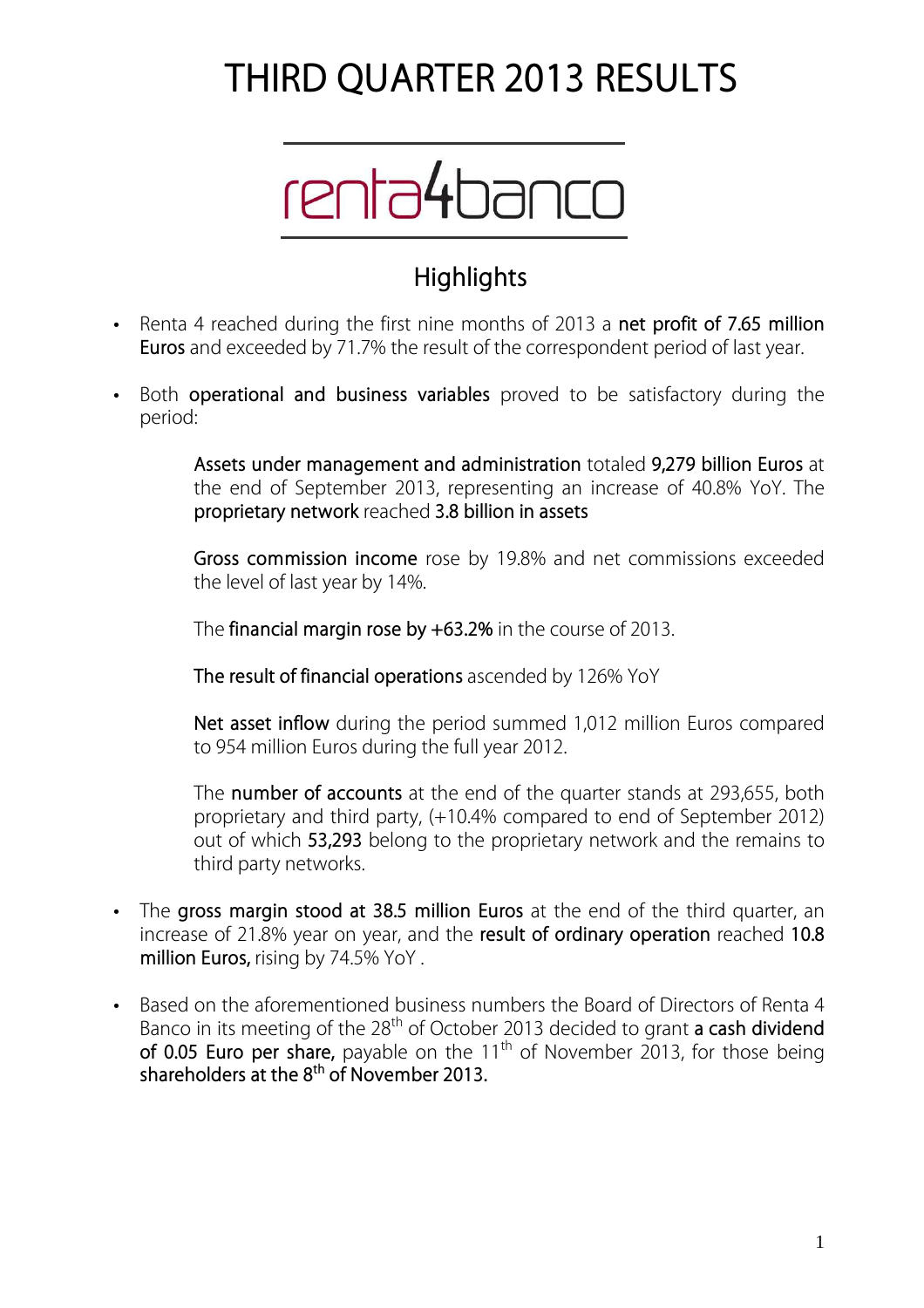## **Main figures**

| <b>Operative data</b>                          | Sept. 13    | Sept. 12    | %            |
|------------------------------------------------|-------------|-------------|--------------|
| Nº Clients                                     | 293,655     | 265,902     | 10.4%        |
| Proprietary Network                            | 53,293      | 50,323      | 5.9%         |
| Third Part Networks                            | 240,362     | 215,579     | 11.5%        |
| Total Assets (Euro million)                    | 9,279       | 6,589       | 40.8%        |
| Exchanges                                      | 5,065       | 3,611       | 40.3%        |
| Investment Funds (proprietary and third party) | 1,740       | 965         | 80.3%        |
| <b>Pension Funds</b>                           | 1,438       | 1,135       | 26.7%        |
| <b>SICAVs</b>                                  | 488         | 448         | 8.9%         |
| Others                                         | 548         | 430         | 27.4%        |
| Asset Proprietary Network(million Euros)       | 3,763       | 2,993       | 25.7%        |
| Assets Third Party Networks (million Euros)    | 5,516       | 3,596       | 53.3%        |
| Financials (Euro thousand)                     |             |             |              |
| <b>Commission Income</b>                       | 57,123      | 47,700      | 19.8%        |
| <b>Financial Margin</b>                        | 4,760       | 2,916       | 63.2%        |
| <b>Result of Financial Operations</b>          | 3,899       | 1,721       | 126.6%       |
| Cost of Operation                              | 27,206      | 25,287      | 7.6%         |
| <b>Gross Margin</b>                            | 38,475      | 31,586      | 21.8%        |
| <b>Result of Ordinary Activity</b>             | 10.818      | 6.198       | 74.5%        |
| <b>Net Profit</b>                              | 7,653       | 4,456       | 71.7%        |
| EPS                                            | 0.19        | 0.11        | 71.7%        |
| <b>Employees</b>                               |             |             |              |
| Staff (period average)                         | 333         | 321         | 3.7%         |
| <b>Branch Network</b>                          | 183         | 172         | 6.4%         |
| Central services                               | 150         | 149         | 0.7%         |
| Nº Offices                                     | 58          | 58          |              |
| <b>The Share</b>                               |             |             |              |
| Ticker (Reuters/Bloomberg/Adrs)                | RTA4.MA     | RTA4.MA     | <b>RSVXY</b> |
| Quote $(\epsilon)$                             | 4.68        | 4.75        | $-1.47%$     |
| Capitalization $(\epsilon)$                    | 190,444,190 | 193,292,714 | $-1.47%$     |
| Nº Issued Shares                               | 40,693,203  | 40,693,203  |              |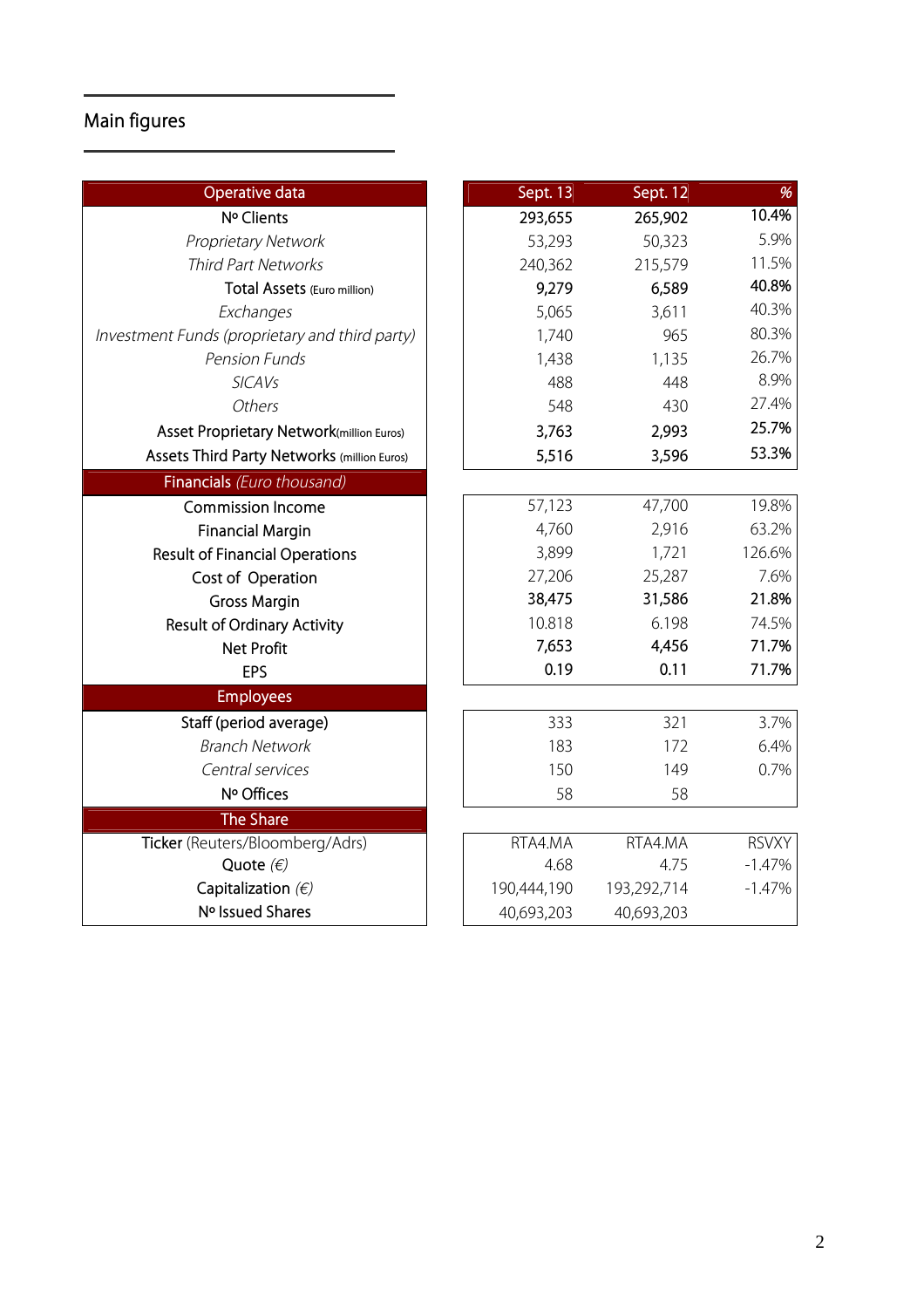### **Consolidated Profit and Loss account**

|                                                                          | 3Q 2013  | 30 2012  | %           | 30/09/2013 | 30/09/2012 | %         |
|--------------------------------------------------------------------------|----------|----------|-------------|------------|------------|-----------|
| Interest and similar income                                              | 2,263    | 1.981    | 14.2%       | 7,036      | 5,762      | 22.1%     |
| Interest expense and similar charges                                     | $-714$   | $-997$   | $-28.4%$    | $-2,276$   | $-2,846$   | $-20.0\%$ |
| <b>Net Interest Income</b>                                               | 1,549    | 984      | 57.4%       | 4,760      | 2,916      | 63.2%     |
| Return on equity instruments                                             | 75       | 76       | $-1.3%$     | 215        | 251        |           |
| Share of profit (loss) of entities accounted for using the equity method | $-51$    | $-75$    | $-32.0%$    | $-493$     | $-395$     | 24.8%     |
| Fee and commission income                                                | 19,465   | 15,919   | 22.3%       | 57,123     | 47,700     | 19.8%     |
| Fee and commission expenses                                              | $-9,949$ | $-7,778$ | 27.9%       | $-27,303$  | $-21,536$  | 26.8%     |
| Gains or losses on financial assets and liabilities (net)                | ,424     | 942      | 51.2%       | 3,899      | 1,721      | 126.6%    |
| Exchange differences (net)                                               | 311      | 500      | $-37.8%$    | 771        | 1.074      | $-28.2%$  |
| Other operating income                                                   | 58       | 94       | $-38.3%$    | 300        | 347        | $-13.5%$  |
| Other operating expenses                                                 | $-247$   | $-171$   | 44.4%       | $-797$     | $-492$     | 62.0%     |
| <b>Gross Margin</b>                                                      | 12,635   | 10,491   | 20.4%       | 38,475     | 31,586     | 21.8%     |
| Administrative expenses:                                                 | $-7.718$ | $-7,356$ | 4.9%        | $-24,958$  | -23,264    | 7.3%      |
| a) Personnel expensesl                                                   | $-4.647$ | $-4.410$ | 5.4%        | $-14,611$  | $-13.220$  | 10.5%     |
| b) Other administrative expenses                                         | $-3,071$ | $-2,946$ | 4.2%        | $-10,347$  | $-10,044$  | 3.0%      |
| Depreciation and amortisation                                            | $-782$   | $-707$   | 10.6%       | $-2,248$   | $-2,023$   | 11.1%     |
| Provision expenses (net)                                                 | $-160$   | $\Omega$ |             | 32         | $\Omega$   |           |
| Impairment losses on financial assets (net)                              | 241      | $-25$    | $-1064.0\%$ | $-483$     | $-101$     | 378.2%    |
| <b>Operating Profit</b>                                                  | 4,216    | 2,403    | 75.4%       | 10,818     | 6,198      | 74.5%     |
| PROFIT (LOSS) BEFORE TAX                                                 | 4,216    | 2,403    | 75.4%       | 10,818     | 6,198      | 74.5%     |
| Tax on profit                                                            | $-1,344$ | $-683$   | 96.8%       | $-3,165$   | $-1,742$   | 81.7%     |
| PROFIT FOR THE YEAR FROM CONTINUING OPERATIONS                           | 2,872    | 1,720    | 67.0%       | 7,653      | 4,456      | 71.7%     |
| CONSOLIDATED PROFIT (LOSS) FOR THE YEAR                                  | 2,872    | 1,720    | 67.0%       | 7,653      | 4,456      | 71.7%     |
| a) Profit (loss) attributed to the parent                                | 2,807    | 1,704    | 64.7%       | 7,525      | 4,213      | 78.6%     |
| b) Profit (loss) attributed to minority interests                        | 65       | 16       | 306.3%      | 128        | 243        | $-47.3%$  |

Euro thousand

#### **Operational data**

During the first 9 months of the year **cash inflow** destined for investment in different types of financial assets increased and **the number of clients rose.**

The total amount of **client assets administered and managed** reached at the end of September **9.279 billion** Euros (3.763 billion Euro of the Proprietary Network and 5.516 billion of Third Party Networks) representing a rise of 40.8% versus the same period of last year. The **net asset inflow** of proprietary and third part clients stood at **1.012 billion** Euros, 6.1% higher than in the full year 2012.

The **assets under management in Investment Funds managed by Renta 4 Gestora SGIIC S.A.** stood as of 30 September 2013 at 1.37 billion Euros a rise of 92.3% YoY. Special emphasis merits the good behaviour of **Renta 4 Gestora SGIIC** in 2013 contrasting with the Spanish fund managing industry rising by 16.6%; data by Inverco.

In respect of **SICAVs** Renta 4 Gestora managed at the end of the quarter 488 million Euros, 8.9% more than end September 2011, when assets stood at 448 million Euros.

As for **Pension Funds** the overall amount managed at the end of the third quarter 2013 totalled 1,438 million Euros contrasting with the 1,135 million Euros as of last year  $(+26.7\%)$ .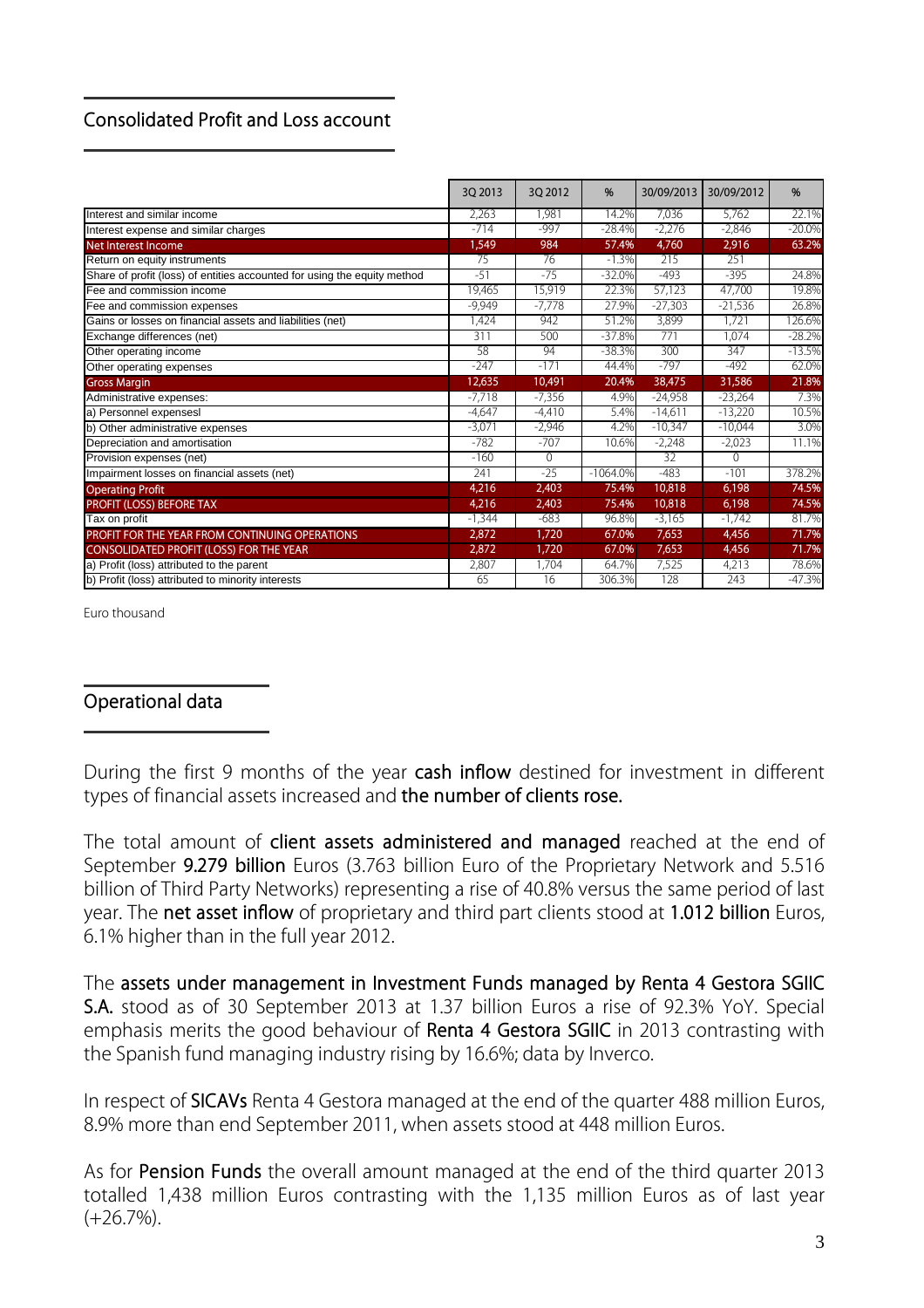The number of new clients continued to grow. Thus the **total number of client accounts**  at the end of September stood at 293.655. a growth of 10.4% YoY. Out of these 53.293 (+5.9%) belong to the proprietary network and 240.362 to third party networks (+11.5%).

#### · **Third Quarter 2013 (July-September)**

The **consolidated net profit** of the third quarter stood at 2.872 million Euros **exceeding by 67%** the 1.720 million Euros of the **same period of 2012**. This result also **exceeds the results of the first and second quarter of this year.** 

During this period the growth of **"Commission income"** is noteworthy, reaching 19.5 million Euros versus the 15.9 million Euros of last year and representing a rise of 22.3%. Another positive data is **the interest margin reaching 1.55 million Euros in the quarter (+57.4%) as well as the results of financial operations** with **1.42 million Euros (+51.2%)**.

By business lines the **"Trading commissions"** stood at 11.2 million Euros, beating last year's result by 10.4%. Especially the trading in Spanish equity and derivatives posted positive numbers with increases of 8.8% and 39.3% respectively.

Commission income from "**Asset Management"** posted 6.6 million Euros and **increased by 36.4% YoY.**

The area **"Corporate Services"** contributed 1.7 million Euros in Q3 **(+80.0%).** 

The item "**operational expenses"** including amortization ascended during the quarter by 5.4% and reached 8.5 million Euros. By origin, the **"personnel expenses"** stood at 4.6 million Euros at the end of the quarter; a growth of 5.4% YoY, mainly attributable to the enhancement in the branch network and the subsidiary in Chile. "**Other general and administration expenses"** rose to 3.1 million Euros, 4.2% higher than at the end of third quarter 2012 and finally **"amortizations"** rose by 10.6% reaching 782 thousand Euros.

#### · **Accumulated Figures 2013 (January-September)**

The **"net consolidated profit"** as of end third quarter 2013 stood at **7.65 million Euros** compared to 4.46 million Euros YoY, a rise of 71.7%.

During this period "**commission income"** grew by 19.8% reaching 57.1 million Euros. In **net terms** excluding the commissions paid to third parties and summing the exchange differences as well as other products the commissions posted an increase by 12% and summed 30.9 million Euros.

By lines of business **"Trading Commissions"** raised to 32.7 million Euros at the end of the third quarter versus 31.5 million Euros at the end of third quarter 2012 an increase of 3.7%. Commissions originating from **"Asset Management"** ascended to 18.3 million Euros contrasting with the 12.9 million Euros of last year, a rise of 42.2% and finally the income from **"Corporate Services"** stood at 6.0 million Euros at the end of third quarter 2013 virtually doubling the result of 3.2 million Euros from 2012.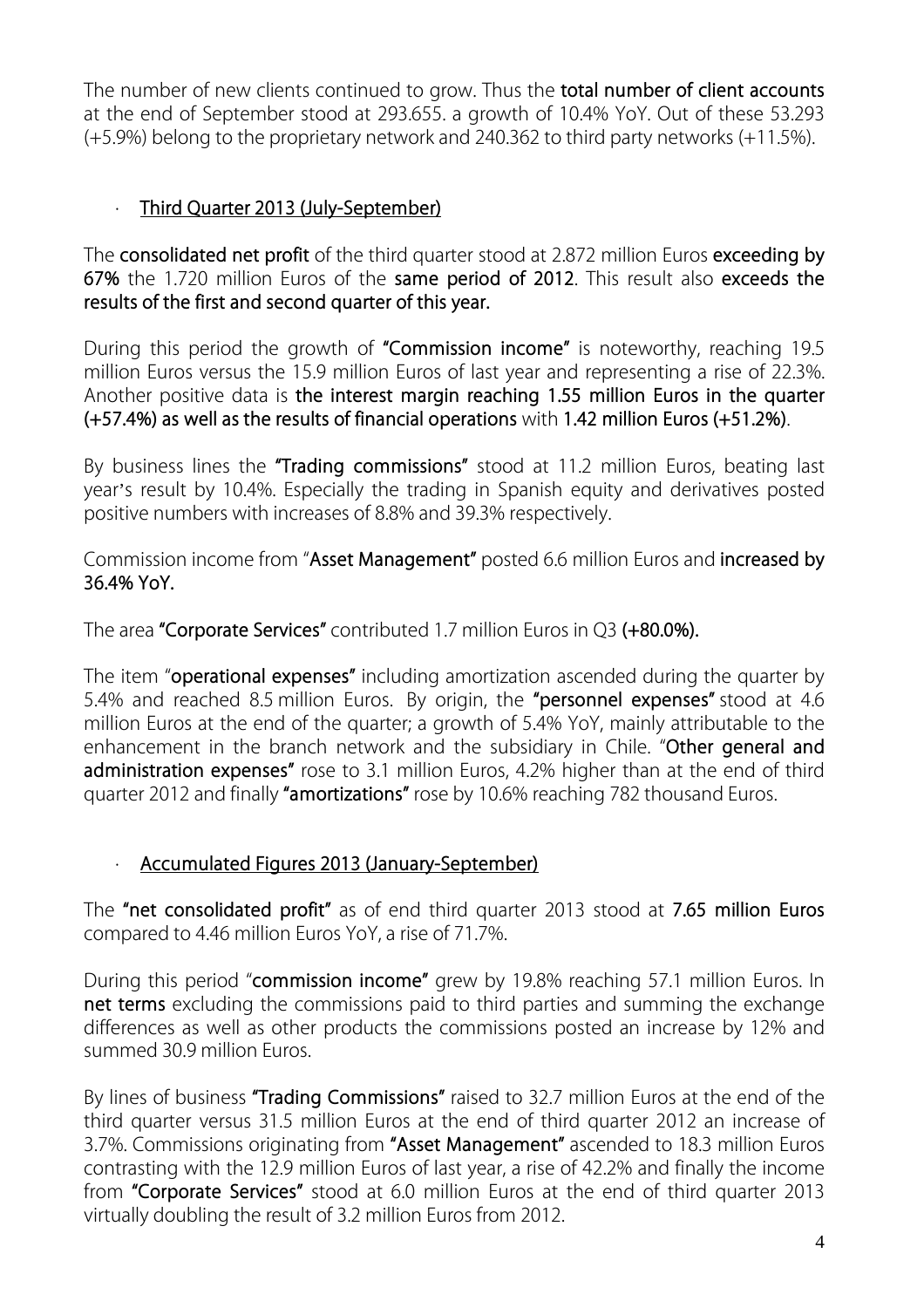**Highlight is on the outstanding development of the result of commission income from asset management, with growth even accelerating in the third quarter of 2013.** 

**"Interest margin" reached 4.8** million Euros compared to 2.9 million Euros last year, an increase of 63.2%.

In respect of **"**r**esult of financial operations and dividends"** the number reached in the business year ascended to 3.9 million Euros versus 1.7 million Euros the year before (+126.6%).

Turning to costs the "**cost of operation"** registered at the end of the third quarter 2013 reached 25.0 million Euros and experienced a growth of 7.3% year on year when they stood at 23.3 million Euros. This amount is in line with the estimates announced by the company for 2013 with total operational cost including amortisation below 38 million Euros.

By cost category "**personnel expenses"** accumulated during the period a rise of 10.5% reaching 14.6 million Euros, mainly attributable to enhancements in the branch organisation. **"Other general and administration expenses"** posted a growth of 3.0% ascending to 10.3 million Euros contrasting with the 10.0 million Euros at the end of the same period last year. Finally **"amortization"** rose by 11.1% and finished at 2.2 million Euros compared to 2.0 million Euros YoY.

Regarding the **average number of employees,** enhanced branch structures and the development of new domestic and international projects led to an increase in the workforce from 321 to 333 employees.

#### **Market View and Outlook**

Referring to **Renta 4 Banco, the spectacular increase of total assets** under management and administration, reaching 9.279 billion Euros as of the end of the third quarter, will lead in our expectation to an **positive profit result in the last quarter of the year 2013**. We wish to highlight the **diversification** of income sources, with a **growing weight of the commissions from asset management and** those related to **corporate services**.

The Board of Directors of Renta 4 Banco decided in its meeting of the 28<sup>th</sup> of October 2013 to grant **a cash dividend of 0.05 Euro per share,** payable on the 11<sup>th</sup> of November 2013, for those being **shareholders at the 8th of November 2013.** 

We are experiencing a **robust upturn of market sentiment** especially visible in the **evident change of perception** of international investors towards Spain. Notwithstanding we maintain a **healthy level of prudence** due to the numerous structural and financial problems persistent requiring additional work-out measures both on Spanish as well as international level.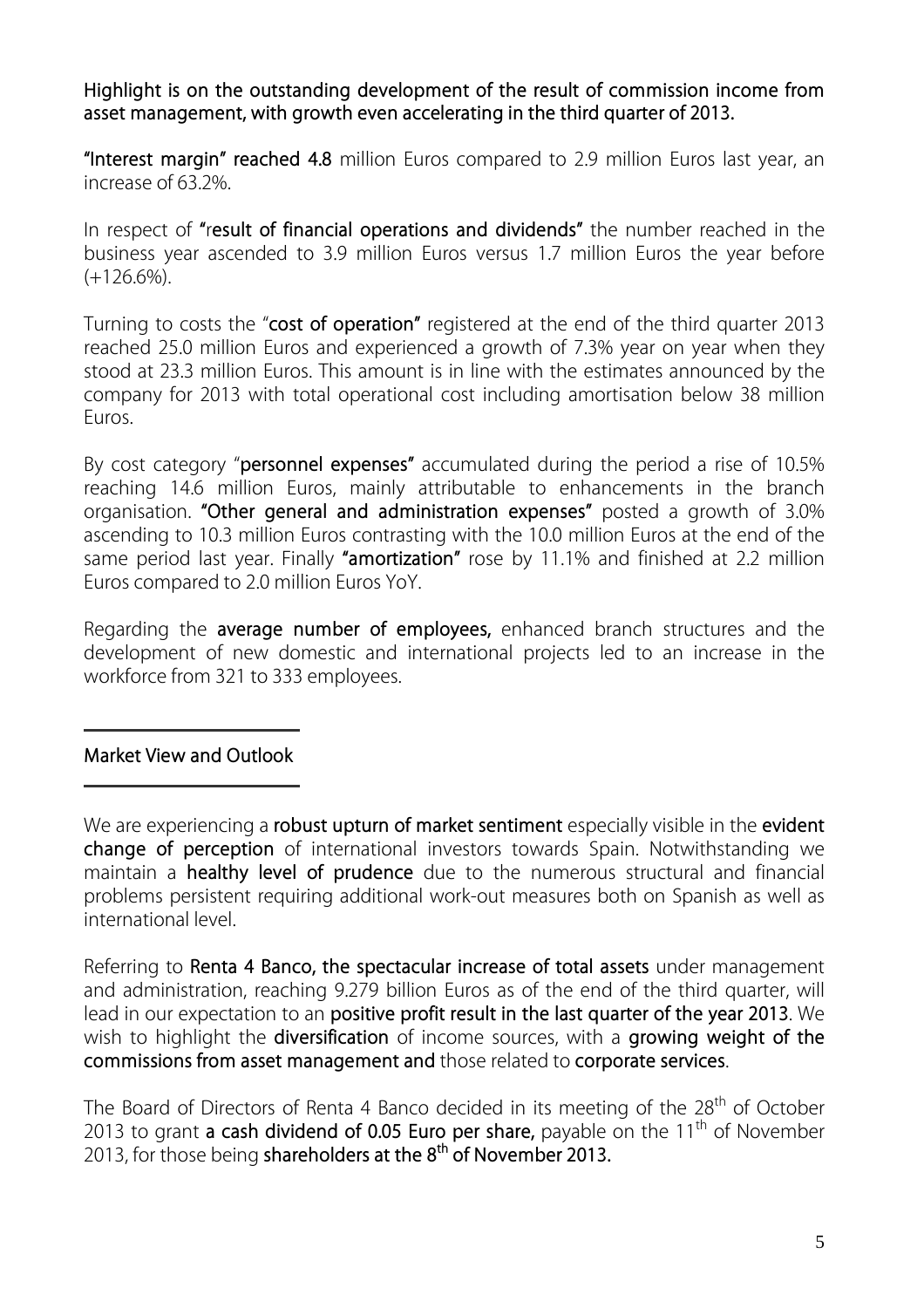The **main tendencies** in the economy and the change in investor behavior both **confirm and strengthen the position of Renta 4 Banco** as **specialized Bank in wealth management, financial markets and corporate advisory.** A setup that should lead to **increased growth** in the years to come**.**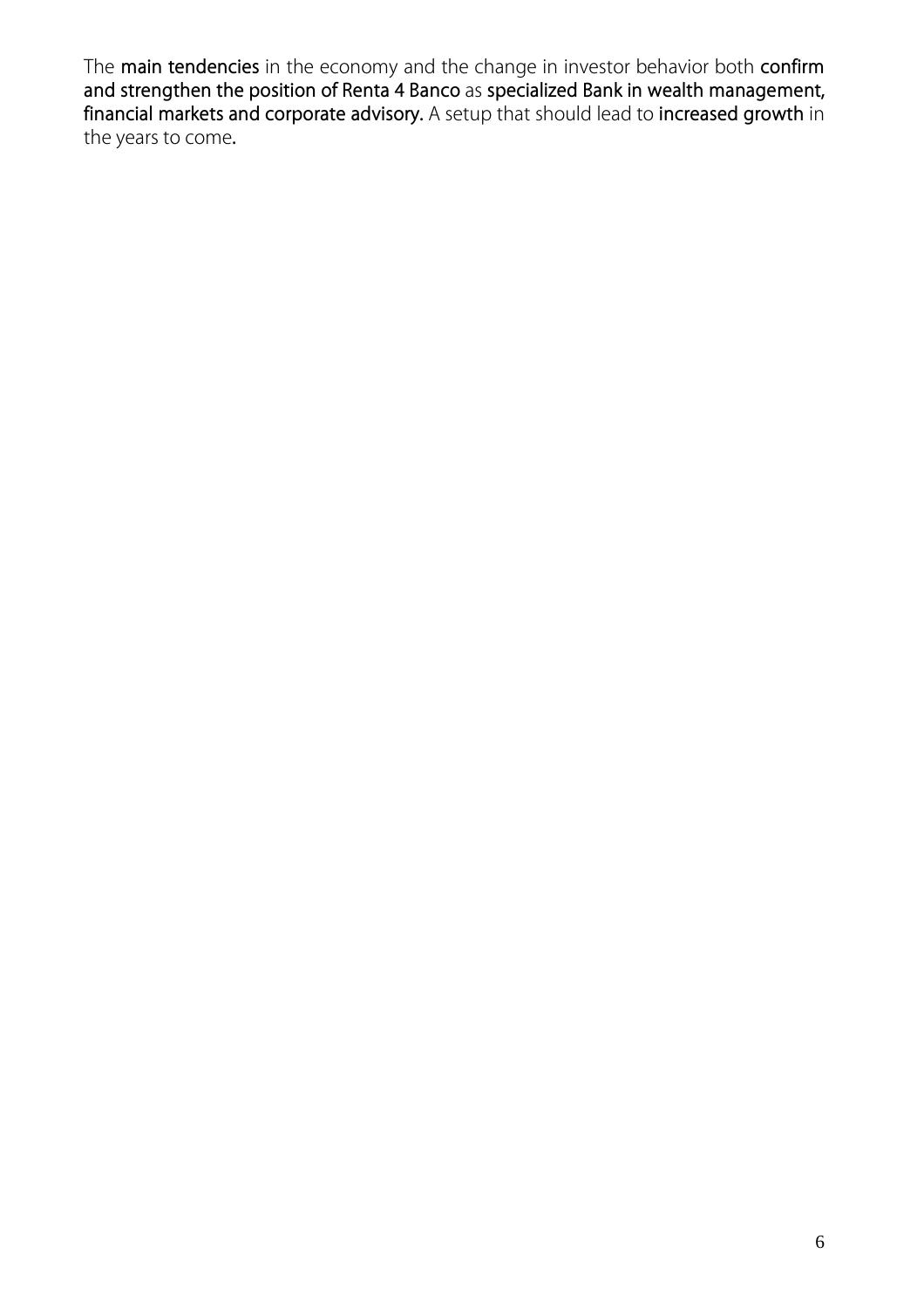| <b>CONSOLIDATED BALANCE SHEET</b>                              |                       |         |
|----------------------------------------------------------------|-----------------------|---------|
| Euro thousand                                                  | 30/09/2013 31/12/2012 |         |
| <b>ACTIVO</b>                                                  |                       |         |
| 1. Cash and balances with central banks                        | 6,330                 | 2,390   |
| 2. Financial assets held for trading                           | 1,266                 | 2,363   |
| 3. Other financial assets at fair value through profit or loss |                       |         |
| 4. Available-for-sale financial assets                         | 217,163               | 249,163 |
| 5. Debt securities                                             | 472,512               | 312,528 |
| 6. Held -to-maturity investments                               |                       |         |
| 7. Ajustes a activos financieros por macro-coberturas          |                       |         |
| 8. Hedging derivatives                                         |                       |         |
| 9. Non-current assets held for sale                            |                       |         |
| 10. Investments                                                | 3,140                 | 1,892   |
| a) Associates                                                  | 3,140                 | 1,892   |
| b) Jointly controlled entities                                 |                       |         |
| 11. Insurance contracts linked to pensions                     |                       |         |
| 12. Reinsurance assets                                         |                       |         |
| 13. Property and equipment:                                    | 32,221                | 31,268  |
| a) For own use                                                 | 28,353                | 27,307  |
| b) Investment properties                                       | 3,868                 | 3,961   |
| 14. Intangible assets:                                         | 17,956                | 17,500  |
| a) Goodwill                                                    | 16,507                | 16,106  |
| b) Otro intangible assets                                      | 1,449                 | 1,394   |
| 15. Tax assets                                                 | 1,215                 | 1,836   |
| a) Current                                                     | 890                   | 1,314   |
| b) Deferred                                                    | 325                   | 522     |
| 16. Other assets                                               | 1,027                 | 836     |
| <b>TOTAL ASSETS</b>                                            | 752,830               | 619,776 |

#### **INFORMACIÓN FINANCIERA SELECCIONADA BALANCE CONSOLIDADO (NIIF ADOPTADAS) (2/2)**

| TOTAL EQUITY AND LIABILITIES                                                           | 30/09/2013 | 31/12/2012 |
|----------------------------------------------------------------------------------------|------------|------------|
| <b>TOTAL LIABILITIES</b>                                                               | 687,157    | 560,881    |
| 1. Financial liabilities held for trading                                              | 382        | 770        |
| 2. Other financial liabilities at fair value through profit or loss                    |            |            |
| 3. Financial liabilities at amortized cost                                             | 681,708    | 556,393    |
| 4. Changes in the fair value of hedged items in portfolio hedges of interest rate risk |            |            |
| 5. Hedging derivatives                                                                 |            |            |
| 6. Liabilities associated with non-current assets held for sale                        |            |            |
| 7. Liabilities under insurance contracts                                               |            |            |
| 8. Provisions                                                                          | 160        | 250        |
| 9. Tax liabilities                                                                     | 4,271      | 3,145      |
| a) Current                                                                             | 2,943      | 1,810      |
| b) Deferred                                                                            | 1,328      | 1,335      |
| 10. Fondo de la obra social (sólo Cajas de Ahorro y Cooperativas de crédito)           |            |            |
| 11. Other liabilities                                                                  | 636        | 323        |
| 12. Cash                                                                               |            |            |
| <b>EQUITY</b>                                                                          | 65,673     | 58,895     |
| <b>OWN FUNDS</b>                                                                       | 64,420     | 58,132     |
| 1. Capital or endowment fund                                                           | 18,312     | 18,312     |
| a) Issued capital                                                                      | 18,312     | 18,312     |
| b) Less: uncalled capital                                                              |            |            |
| 2. Share premium                                                                       | 8,496      | 8,496      |
| 3. Reserves                                                                            | 37,805     | 35,590     |
| 4. Other equity instruments                                                            | 1,027      | 1,027      |
| 5. Less: Treasury shares                                                               | $-8,745$   | $-7,506$   |
| 6. Profit (loss) attributable to the parent                                            | 7,525      | 5,189      |
| 7. Less: Dividends and remuneration                                                    |            | $-2,976$   |
| VALUATION ADJUSTMENTS                                                                  | $-614$     | $-1,028$   |
| I. Available-for-sale financial assets                                                 | $-644$     | $-1,052$   |
| 2. Cash flow hedges                                                                    |            |            |
| 3. Hedges in net investments in foreign operations                                     |            |            |
| 4. Exchange differences                                                                | 30         | 74         |
| 5. Non-current assets held for sale                                                    |            |            |
| 6. Companies accounted using the equity method                                         |            |            |
| 7. Other valuation adjustments                                                         |            |            |
| TOTAL EQUITY ATTRIBUTABLE TO THE PARENT                                                | 63,806     | 57,104     |
| <b>MINORITY INTERSTS</b>                                                               | 1,867      | 1,791      |
| 1. Valuation adjustments                                                               | 33         | 85         |
| 2. Others                                                                              | 1,834      | 1,706      |
| TOTAL EQUITY AND LIABILITY                                                             | 752,830    | 619,776    |